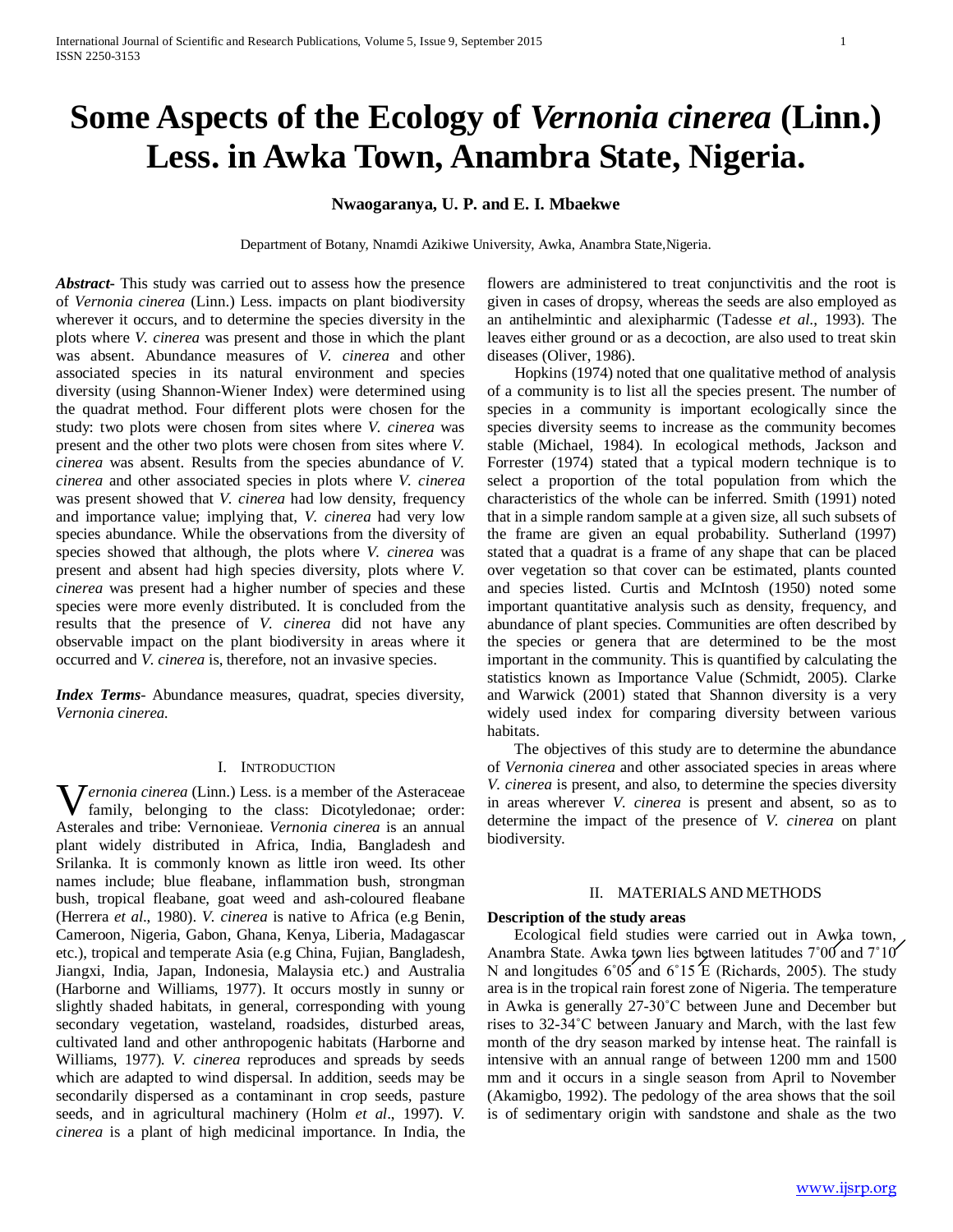dominant parent materials (Akamigbo, 1992). The study areas were of uniform elevation, very well exposed and homogeneous.

#### METHODOLOGY

 A total of four plots were chosen for the study: two plots were chosen from sites where *V. cinerea* was present and the other two plots, adjacent to the first, were chosen from sites where *V. cinerea* was absent.

# **Mapping Out of Four Sampling Areas**

An area of 225 m<sup>2</sup> (15 m by 15 m) was mapped out in the four different plots with a 30 metre tape. Pegs were inserted at the four corners of the study areas. Rope was used to demarcate the measured areas.

#### **Sampling Technique Used**

 The sampling unit used for counting species in the study areas was the quadrat.

 The sampling percentage intensity used in the study areas was 6.67 %.

## **Quadrat Method**

A 1  $m<sup>2</sup>$  quadrat was placed fifteen times in each of the mapped out areas. This, therefore, gave a sample area of  $15 \text{ m}^2$ for each site.

#### **Sampling Method**

 Random sampling method was used in sampling the study areas. At each random point, the quadrat was placed in such a way that the random point was in the centre of the quadrat. The species present were counted and identified. Only plants that were actually rooted inside the quadrat were counted. The number and type of species present in each quadrat were recorded. This procedure continued until the fifteen random points were sampled for each of the infested and the un-infested plots. Code numbers were given to all plants that could not be identified in the field. They were collected, preserved, properly labeled and taken to the Botany Department Herbarium of the university, for identification.

#### **Computation of Data**

 From the results obtained, the following were determined for both the infested and the un-infested plots.

(1) Sampling intensity 
$$
=
$$
  $\frac{\text{Sampleed Area}}{\text{Total Area}} \times \frac{100}{1}$   
\nThat is,  $\frac{15}{225}$   $\frac{100}{1}$  X 6.67 %  
\n(2) Density  $=$  Total area sampled  
\nRelative density  $=$  Total area sampled  
\nTotal density of one species  
\n(3) Relative density  $=$  Total density of one species  
\nTotal density for all species  
\n(4) Frequency  
\n $=$  No. of occurrences of a species  
\nNo of quadrats sampled  
\n(5) Relative frequency  
\n=  $\frac{\text{Frequency of no species}}{\text{Total frequency of one species}} \times$   
\n(6) Calculate frequency =

(6) Importance value Relative density of one species  $+$ Relative frequency of same species

(7) Extrapolation = e.g if in 15 m<sup>2</sup>, the density of *V. cinerea* for infested plot was  $0.67/m^2$ . Therefore, in 225 m<sup>2</sup>, the density would be 225  $\rm m^2$  x 0.67  $\rm m^2$  $= 150.75$  per 225 m<sup>2</sup>, and in one hectare, the density would be

 $10,000 \text{ m}^2/\text{ha} \times 0.67 \text{ m}^2 = 6,700 \text{ /ha}$ 

 (Note that one can extrapolate density in either per square metres  $(m^2)$  or per hectare  $(ha)$ )

(8) Species Diversity: using Shannon-Wiener Index

Step 1 H=
$$
-\sum^{1}
$$
 (Pi) x (ln Pi)

i-1 (Where Pi is the sum of each species divided by sum of all species)

Step 2: 
$$
H_{\text{Max}} = \ln S
$$

(Where S is the total number of species)

Step 3: 
$$
E =
$$
  $\frac{H}{H_{\text{Max}}}$ 

Where,  $Pi = Sum of individual species divided by sum of all$ species.

 $H =$  Shannon Wiener's Index of diversity

 $H_{\text{Max}} =$  Maximum diversity possible

 $S =$  Number of species

 $E =$  Equitability

 $i-1$  = individual species to one

(Note that equitability value ranges from 0.1 to 0.99 and the higher the value, the higher the species diversity)

#### III. RESULTS

 **Density and Importance Value of species in the plots where** *V. cinerea* **was present and in those ones where the plant was absent**

 *Oldenlandia herbaceae* had the highest density, followed by *Scoparia dulcis* and *Eleusine indica*, while *Emilia praetermissa* had the lowest density, followed by *Cyperus rotundus* in plot 1 where *V. cinerea* was present (Table 1). *Oldenlandia herbaceae* had the highest frequency, followed by *Eleusine indica*, *Scoparia dulcis*, *Calapogonium mucunoides*, *Pennisetum purpureum* and *Cocculus pendulus* th the same frequency, while *Euphorbia heterophylla* had the lowest frequency, followed by *Emilia praetermissa* and *Spigelia anthelmia*, with the same frequency (Table 1). *Oldenlandia herbaceae* had the highest importance value, followed by *Scoparia dulcis* and *Eleusine indica*, while *Emilia praetermissa* had the lowest importance value, followed by *Euphorbia heterophylla* in plot 1 where *V. cinerea* was present (Table 1). *Vernonia cinerea* in this plot had low density,  $X$  frequency and importance value (Table 1).

 *Oldenlandia herbaceae* had the highest density, followed by *Scoparia dulcis* and *Eleusine indica*, while *Crotalaria retusa* had the lowest density, followed by *Mimosa invisa* and *Andropogon tectorum* in plot 1 where *V. cinerea* was absent (Table 2). *Oldenlandia herbaceae* had the highest frequency, followed by *Eleusine indica* and *Scoparia dulcis*, while *Andropogon tectorum* and *Crotalaria retusa* had the lowest and the same frequency, followed by *Mimosa invisa* (Table 2). *Oldenlandia herbaceae*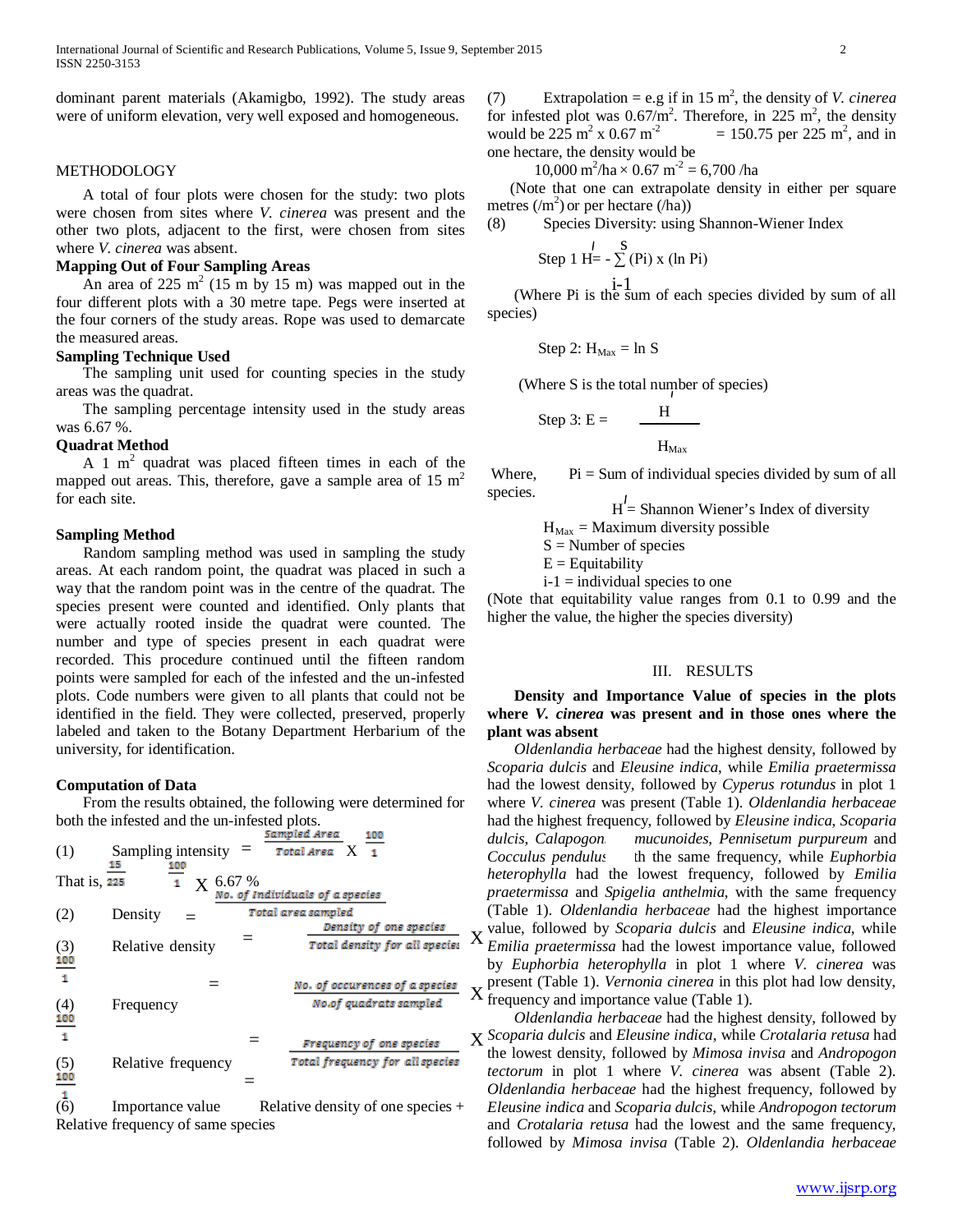had the highest importance value, followed by *Eleusine indica* and *Scoparia dulcis*, while *Crotalaria retusa* had the lowest importance value, followed by *Andropogon tectorum* and *Mimosa invisa* in plot 1 where *V. cinerea* was absent (Table 2). *Eleusine indica* had the highest density, followed by *Gomphrena celosioides* and *Oldenlandia herbaceae*, while *Spigelia anthelmia* had the lowest density, followed by *Euphorbia heterophylla* in plot 2 where *V. cinerea* was present (Table 3). *Ageratum conyzoides* had the highest frequency, followed by *Eleusine indica, Gomphrena celosioides* and *Oldenlandia herbaceae* which had the same frequency, while *Tridax procumbens* and *Euphorbia hirta* had the lowest and the same frequency (Table 3). *Eleusine indica* had the highest importance value, followed by *Gomphrena celosioides* and *Ageratum conyzoides*, while *Tridax procumbens* had the lowest importance value, followed by *Spigelia anthelmia* and *Euphorbia hirta* in plot 2 where *V. cinerea* was present (Table 3). *Vernonia cinerea* in this plot had low density, frequency and importance value (Table 3).

 *Ageratum conyzoides* had the highest density, followed by *Tridax procumbens*, while *Emilia praetermissa* had the lowest density, followed by *Spigelia anthelmia* in plot 2 where *V. cinerea* was absent (Table 4). *Tridax procumbens* had the highest frequency, followed by *Ageratum conyzoides* and *Sida acuta* which had the same frequency, while *Crotalaria retusa*, *Spigelia anthelmia*, *Emilia praetermissa*, *Panicum repens* and *Calapogonium mucunoides* had the lowest and the same frequency in plot 2 where *V. cinerea* was absent (Table 4). *Ageratum conyzoides* had the highest importance value, followed by *Tridax procumbens*, while *Emilia praetermissa* had the lowest importance value, followed by *Spigelia anthelmia* and *Crotalaria retusa* in plot 2 where *V. cinerea* was absent (Table 4).

# **Species Diversity**

 Although the plots where *V. cinerea* was present and absent had high species diversity, plots where *V. cinerea* was present had a higher number of species and these species were more evenly distributed (Table 5).

**Table 1**: **Abundance of species in the first plot where** *V. cinerea* **was present**

| Quadrat Size: $1 \text{ m}^2$<br>Sampling intensity: 6.67 % |              |                |        |         |        |        |         |  |
|-------------------------------------------------------------|--------------|----------------|--------|---------|--------|--------|---------|--|
| S/N<br><b>Species</b>                                       | No. of       | Density        | R.D.   | Freq.   | R. F.  | I.V.I. | Extrap- |  |
|                                                             | each         | $(m^{-2})$     | $(\%)$ | (% )    | $(\%)$ | (% )   | olation |  |
|                                                             | species      |                |        |         |        |        | (ha)    |  |
| 1 Ageratum conyzoides                                       | 21           | 1.40           | 7.28   | 40.00   | 6.38   | 13.66  | 14,000  |  |
| Calapogonium mucunoides                                     | 13           | 0.83           | 4.52   | 46.67   | 7.45   | 11.97  | 8,700   |  |
| 3 Cocculus pendulus                                         | 16           | 1.07           | 5.56   | 46.67   | 7.45   | 13.01  | 10,700  |  |
| 4 Cyperus rotundus                                          | 5            | 0.33           | 1.72   | 26.67   | 4.26   | 5.98   | 3,300   |  |
| 5 Eleusine indica                                           | 34           | 2.27           | 11.80  | 46.67   | 7.45   | 19.25  | 22,700  |  |
| Emilia praetermissa                                         | 3            | 0.20           | 1.04   | 20.00   | 3.19   | 4.23   | 2,000   |  |
| 7 Euphorbia heterophylla                                    | 7            | 0.47           | 2.44   | 13.33   | 2.13   | 4.57   | 4,700   |  |
| 8 Euphorbia hirta                                           | 13           | 0.87           | 4.52   | 40.00   | 6.38   | 10.90  | 8,700   |  |
| 9 Gomphrena celosioides                                     | 7            | 0.47           | 2.44   | 26.67   | 4.26   | 6.70   | 4,700   |  |
| 10 Oldenlandia herbaceae                                    | 43           | 2.87           | 14.92  | 66.67   | 10.64  | 25.56  | 28,700  |  |
| 11 Panicum maximum                                          | 22           | 1.47           | 7.64   | 40.00   | 6.38   | 14.02  | 14,700  |  |
| 12 Pennisetum purpureum                                     | 21           | 1.40           | 7.28   | 46.67   | 7.45   | 14.73  | 14,000  |  |
| 13 Scoparia dulcis                                          | 40           | 2.67           | 13.88  | 46.67   | 7.45   | 21.33  | 26,700  |  |
| 14 Senna mimosoides                                         | 11           | 0.73           | 3.80   | 40.00   | 6.38   | 10.18  | 7,300   |  |
| 15 Sida acuta                                               | 13           | 0.87           | 4.52   | 26.67   | 4.26   | 8.78   | 8,700   |  |
| 16 Spigelia anthelmia                                       | 9            | 0.60           | 3.12   | 20.00   | 3.19   | 6.31   | 6,000   |  |
| 17 Vernonia cinerea                                         | 10           | 0.67           | 3.48   | 33.33   | 5.32   | 8.80   | 6,700   |  |
|                                                             | $\Sigma$ 288 | $\Sigma$ 19.20 |        | ∑626.69 |        |        |         |  |

Where R. D. =Relative Density, Freq. =Frequency, R. F. = Relative Frequency and I. V. I. = Importance Value Index.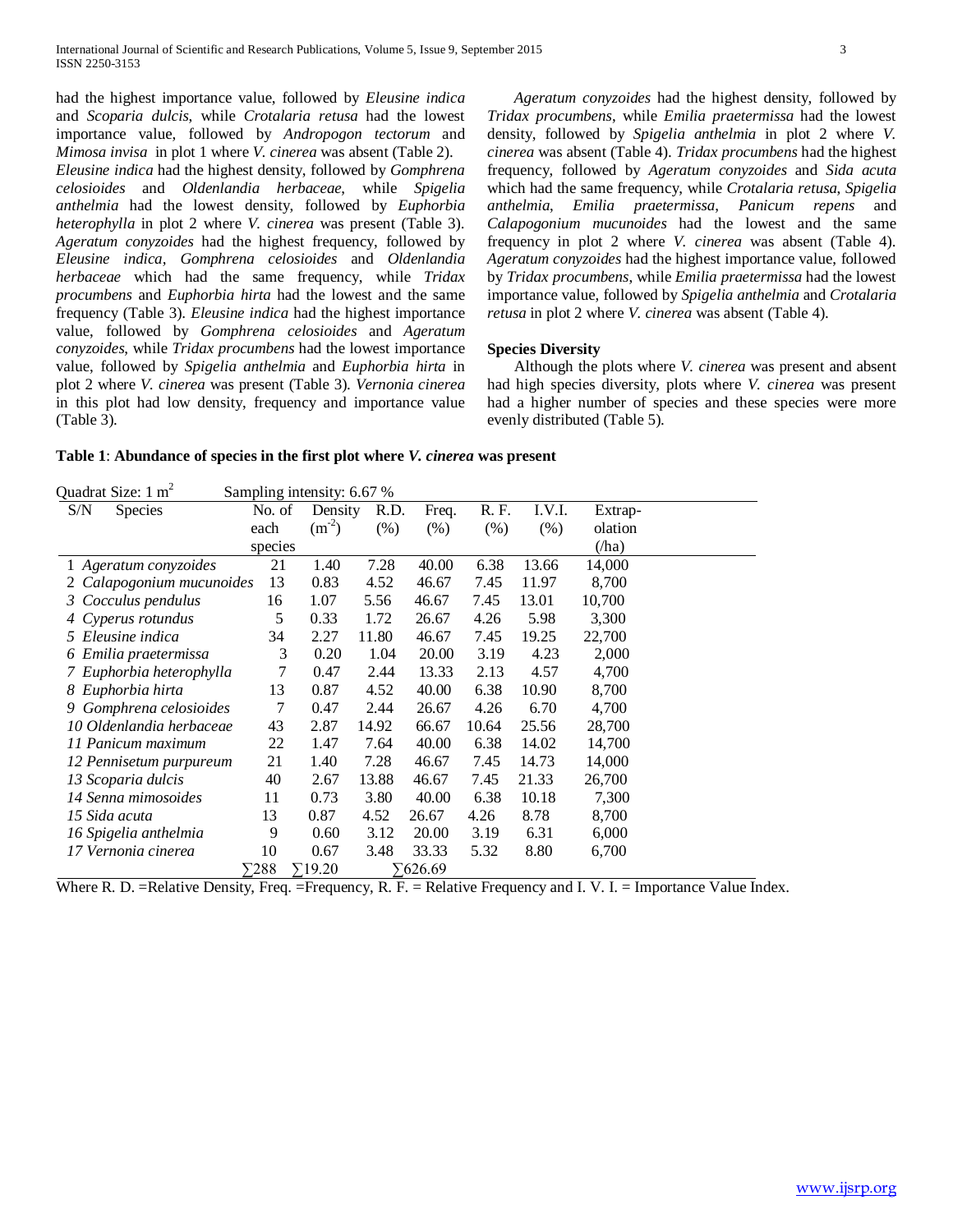|                               | Table 2: Abundance of species in the first plot where <i>V. cinerea</i> was absent |
|-------------------------------|------------------------------------------------------------------------------------|
| Quadrat Size: $1 \text{ m}^2$ | Sampling intensity: 6.67 %                                                         |

| S/N<br><b>Species</b>   | ັ<br>No. of  | Density        | R.D.  | Freq.   | R. F. | I.V.I. | Extrap- |  |
|-------------------------|--------------|----------------|-------|---------|-------|--------|---------|--|
|                         | each         | $(m^{-2})$     | (% )  | $(\%)$  | (% )  | (% )   | olation |  |
|                         | species      |                |       |         |       |        | (ha)    |  |
| 1 Ageratum conyzoides   | 21           | 1.40           | 7.28  | 40.00   | 6.38  | 13.66  | 14,000  |  |
| 2 Andropogon tectorum   | 11           | 0.73           | 4.10  | 20.00   | 4.17  | 8.27   | 7,300   |  |
| 3 Cocculus pendulus     | 17           | 1.13           | 6.35  | 40.00   | 8.33  | 14.68  | 11,300  |  |
| 4 Crotalaria retusa     | 4            | 0.27           | 1.52  | 20.00   | 4.17  | 5.69   | 2,700   |  |
| 5 Eleusine indica       | 37           | 2.47           | 13.88 | 53.33   | 11.11 | 24.99  | 24,700  |  |
| 6 Mimosa invisa         | 8            | 0.53           | 2.98  | 26.67   | 5.56  | 8.54   | 5,300   |  |
| 7 Oldenlandia herbaceae | 42           | 2.80           | 15.73 | 60.00   | 12.50 | 28.23  | 28,000  |  |
| Panicum maximum<br>8    | 19           | 1.27           | 7.13  | 40.00   | 8.33  | 15.46  | 12,700  |  |
| 9 Panicum repens        | 18           | 1.20           | 6.74  | 33.33   | 6.94  | 13.68  | 12,000  |  |
| 10 Pennisetum purpureum | 21           | 1.40           | 7.87  | 33.33   | 6.94  | 14.81  | 14,000  |  |
| 11 Phyllanthus amarus   | 16           | 1.07           | 6.01  | 33.33   | 6.94  | 12.95  | 10,700  |  |
| 12 Scoparia dulcis      | 39           | 2.60           | 14.61 | 46.67   | 9.72  | 24.33  | 26,000  |  |
| 13 Sida acuta           | 14           | 0.93           | 5.22  | 33.33   | 6.94  | 12.16  | 9,300   |  |
|                         | $\Sigma 267$ | $\Sigma$ 17.80 |       | ∑479.99 |       |        |         |  |

Where R. D. =Relative Density, Freq. =Frequency, R. F. = Relative Frequency and I. V. I. = Importance Value Index.

# **Table 3**: **Abundance of species in the second plot where** *V. cinerea* **was present**

Quadrat Size:  $1 \text{ m}^2$  Sampling intensity: 6.67 %

| ╰<br>S/N<br><b>Species</b>  | No. of  | Density        | R.D.  | Freq.           | R. F. | I.V.I. | Extrap- |
|-----------------------------|---------|----------------|-------|-----------------|-------|--------|---------|
|                             | each    | $(m^{-2})$     | (% )  | (% )            | (% )  | (% )   | olation |
|                             | species |                |       |                 |       |        | (ha)    |
| 1 Ageratum conyzoides       | 33      | 2.20           | 11.04 | 60.00           | 11.11 | 22.15  | 22,000  |
| 2 Chromolaena odorata       | 21      | 1.40           | 7.02  | 33.33           | 6.17  | 13.19  | 14,000  |
| Crotalaria retusa<br>3.     | 14      | 0.93           | 4.67  | 40.00           | 7.41  | 12.08  | 9,300   |
| 4 Cyperus rotundus          | 13      | 0.87           | 4.37  | 33.33           | 6.17  | 10.54  | 8,700   |
| 5 Eleusine indica           | 45      | 3.00           | 15.05 | 46.67           | 8.64  | 23.69  | 30,000  |
| 6 Euphorbia heterophylla    | 11      | 0.73           | 3.66  | 33.33           | 6.17  | 9.83   | 7,300   |
| 7 Euphorbia hirta           | 14      | 0.93           | 4.67  | 26.67           | 4.94  | 9.61   | 9,300   |
| Gomphrena celosioides<br>8. | 41      | 2.73           | 13.70 | 46.67           | 8.64  | 22.34  | 27,300  |
| Oldenlandia herbaceae<br>9. | 34      | 2.27           | 11.39 | 46.67           | 8.64  | 20.03  | 22,700  |
| 10 Panicum maximum          | 21      | 1.40           | 7.87  | 33.33           | 6.94  | 14.81  | 11,300  |
| 11 Scoparia dulcis          | 22      | 1.47           | 7.38  | 40.00           | 7.41  | 14.79  | 14,700  |
| 12 Spigelia anthelmia       | 39      | 2.60           | 14.61 | 46.67           | 9.72  | 24.33  | 6,700   |
| 13 Tridax procumbens        | 12      | 0.80           | 5.22  | 33.33           | 6.94  | 12.16  | 8,000   |
| 14 Vernonia cinerea         | 12      | 0.80           | 4.01  | 33.33           | 6.17  | 10.18  | 8,000   |
|                             | 7299    | $\Sigma$ 19.93 |       | $\Sigma$ 540.00 |       |        |         |

Where R. D. =Relative Density, Freq. =Frequency, R. F. = Relative Frequency and I. V. I. = Importance Value Index.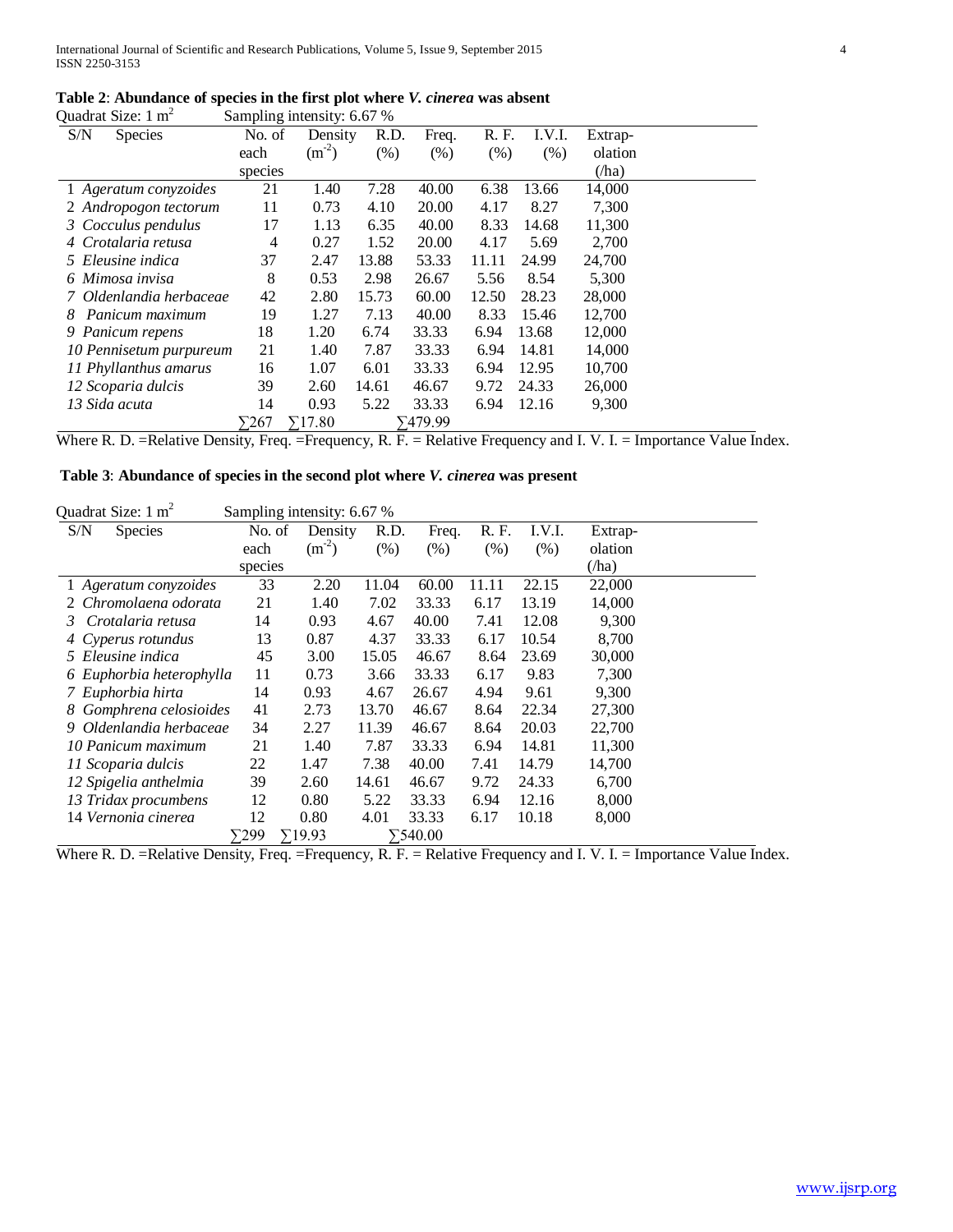#### **Table 4**: **Abundance of species in the second plot where** *V. cinerea* **was absent**

| Quadrat Size: $1 \text{ m}^2$ |              | Sampling intensity: 6.67 % |       |                 |       |        |         |  |
|-------------------------------|--------------|----------------------------|-------|-----------------|-------|--------|---------|--|
| S/N<br><b>Species</b>         | No. of       | Density                    | R.D.  | Freq.           | R. F. | I.V.I. | Extrap- |  |
|                               | each         | $(m^{-2})$                 | (% )  | $(\% )$         | (% )  | (% )   | olation |  |
|                               | species      |                            |       |                 |       |        | (ha)    |  |
| 1 Ageratum conyzoides         | 62           | 4.13                       | 23.65 | 46.67           | 10.94 | 34.59  | 41,300  |  |
| 2 Calapogonium mucunoides     | 20           | 1.33                       | 7.62  | 26.67           | 6.25  | 13.87  | 13,300  |  |
| Cocculus pendulus<br>3.       | 13           | 0.81                       | 4.98  | 33.33           | 7.81  | 12.79  | 8,100   |  |
| Crotalaria retusa             | 12           | 0.80                       | 4.58  | 26.67           | 6.25  | 10.83  | 8,000   |  |
| 5 Emilia praetermissa         | 6            | 0.40                       | 2.29  | 26.67           | 6.25  | 8.54   | 4,000   |  |
| 6 Mimosa invisa               | 14           | 0.93                       | 5.33  | 33.33           | 7.81  | 13.14  | 9,000   |  |
| 7 Oldenlandia herbaceae       | 19           | 1.27                       | 7.27  | 40.00           | 9.37  | 16.64  | 12,700  |  |
| 8 Panicum repens              | 16           | 1.07                       | 6.13  | 26.67           | 6.25  | 12.38  | 10,700  |  |
| 9 Pennisetum purpureum        | 14           | 0.93                       | 5.33  | 40.00           | 9.37  | 14.70  | 9,300   |  |
| 10 Sida acuta                 | 22           | 1.47                       | 8.42  | 46.67           | 10.94 | 19.36  | 14,700  |  |
| 11 Spigelia anthelmia         | 11           | 0.73                       | 4.81  | 26.67           | 6.25  | 10.43  | 7,300   |  |
| 12 Tridax procumbens          | 53           | 3.53                       | 20.22 | 53.33           | 12.50 | 32.72  | 35,300  |  |
|                               | $\Sigma$ 262 | $\Sigma$ 17.46             |       | $\Sigma$ 426.68 |       |        |         |  |

Where R. D. =Relative Density, Freq. =Frequency, R. F. = Relative Frequency and I. V. I. = Importance Value Index.

#### **Table 5**: **Species diversity for the plots where** *V. cinerea* **was present and absent**

| <b>Plots</b>                        | <b>Equitability</b> |  |
|-------------------------------------|---------------------|--|
| Where <i>V. cinerea</i> was present | 0.95                |  |
| Where <i>V. cinerea</i> was absent  | 0.92                |  |

**Where**  $H =$  **Shannon Wiener Index of Diversity.** 

# IV. DISCUSSION

 Observations from the abundance of *V. cinerea* and other associated species in the infested plots showed that *V. cinerea* had very low density, frequency and importance value index; implying that, *V. cinerea* had very low species abundance. This also implies that the presence of *V. cinerea* had no influence on the abundance of other associated species in areas where it was present. This observation could be as a result of the presence of some plant species with high competitive ability, capable of suppressing *V. cinerea* and some other species around them. Okereke and Mbaekwe (2011) noted that *Mimosa invisa* has the ability to dominate and suppress all other species around it due to its high competitive ability in any environment it was found. Competition for nutrient, water and light will cause the plants that are more fit, to suppress the plants that are less fit. Speaking on fitness in plant, it describes individual reproductive success. Vandermeer (1989) stated that differences in the way plant species respond to the environment in which they are grown are thought to lead to a more efficient use of available growth resources (nutrients, water, light) with the potential of increasing yields and the competitive suppression of weeds.

 Observations from the diversity of species showed that although the plots where *V. cinerea* was present and those in which the plant was absent had high species diversity, plots where *V. cinerea* was present had a higher number of species and these species were more evenly distributed. The high diversity of the species in the plots where *V. cinerea* was present and absent could be as a result of the presence of less invader species in the plots (though not investigated). This agrees with what Kercher and Zedler (2004) stated that an increase in abundance of the invaders can decrease the diversity of species.

# V. CONCLUSION

 It was concluded that the presence of *V. cinerea* did not have any observable impact on the plant biodiversity in areas where it occurs and *V. cinerea* is, therefore, not an invasive species. Because of its low competitive ability as established in this study and its high medicinal value as found in the literature, effort should be made to conserve this plant and prevent it from going into extinction.

#### **REFERENCES**

- [1] Akamigbo, F. O. R. (1992). Environmental Problems of Anambra State: Land Degradation, Solution and Strategy for Sustainable Environment. Government House Press, Enugu.
- [2] Clarke, K. R. and Warwick, R. M. (2001). *Change in Marine Communities*: An Approach to Statistical Analysis and Interpretation, 2nd edition, PRIMER-E Ltd., Plymouth Marine Laboratory, UK. 172pp.
- [3] Curtis, J. T. and McIntosh, R. P. (1950). The Interrelations of Certain Analytic and Synthetic Phytosociological Characters. *Ecology* 31(3):434- 455.
- [4] Harborne, J. B. and Williams, C. A. (1977). Vernonia Chemical Review. In: *The Biology and Chemistry of Compositae* (Volume 1). Academic Press, London. pp. 523-537.